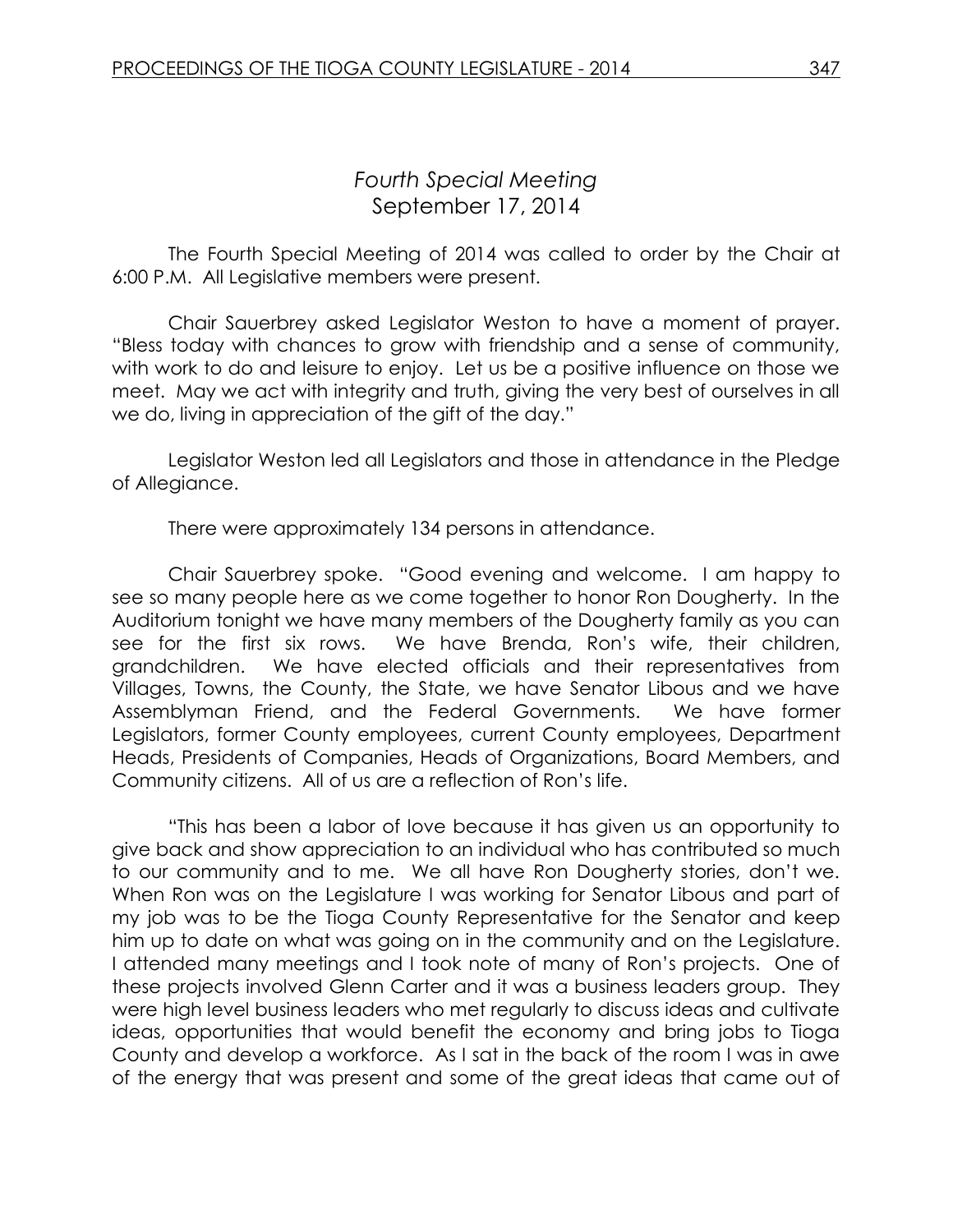that group, all because Ron believes in teamwork, collaborating, and working together, synergy.

"If you will notice on the back of your program there is a picture and as many of you know Ron is very famous for his flipcharts, so we thought it only appropriate that we would include a flipchart on the program and you will also see the word "synergy" written across it. That is one of Ron's famous and favorite words. Synergy, cooperation, teamwork, interaction, collaboration. These are all characteristics of Ron's leadership along with long hours, hard work, and a thirst for knowledge. As we prepared this resolution we are presenting today, we listed some, not all of the activities and organizations that he was involved in. I am sure that we did not get them all, so I am apologizing ahead of time.

"There are Proclamations on the table displayed from the Village of Owego, the Town of Owego, from Congressman Hanna, and also many people wanted to attend the event, but were unable. They were out of town for one reason or another, but we have collected notes and well wishes in a book for you guys to take home. One of these notes is from Patrick and Cindy Dougherty.

"Dear Dad, while we regret being unable to be present for today's special Legislative session to honor your many contributions to Tioga County, we wish to extend our most heartfelt congratulations to you for the honor you are receiving. So often you have spoken with great admiration and pride of your home County, its heritage, its people, its future. Your commitment, leadership, and tireless efforts have helped to make that future a brighter one for the people of Tioga County. It is a well earned honor to have your name become part of Tioga County's heritage. With love and congratulations, Patrick and Cindy Dougherty."

There was a unanimous motion for the adoption of the following recognition resolution, seconded unanimously.

| REFERRED TO:          | LEGISLATIVE WORKSESSION                              |
|-----------------------|------------------------------------------------------|
| RESOLUTION NO. 209-14 | <b>RECOGNITION RESOLUTION</b><br>RONALD E. DOUGHERTY |

WHEREAS: Ronald E. Dougherty served as a Tioga County Legislator from April 11, 1988 until December 31, 1995, and served as Chair of the Tioga County Legislature from January 1, 1990 until December 31, 1995; and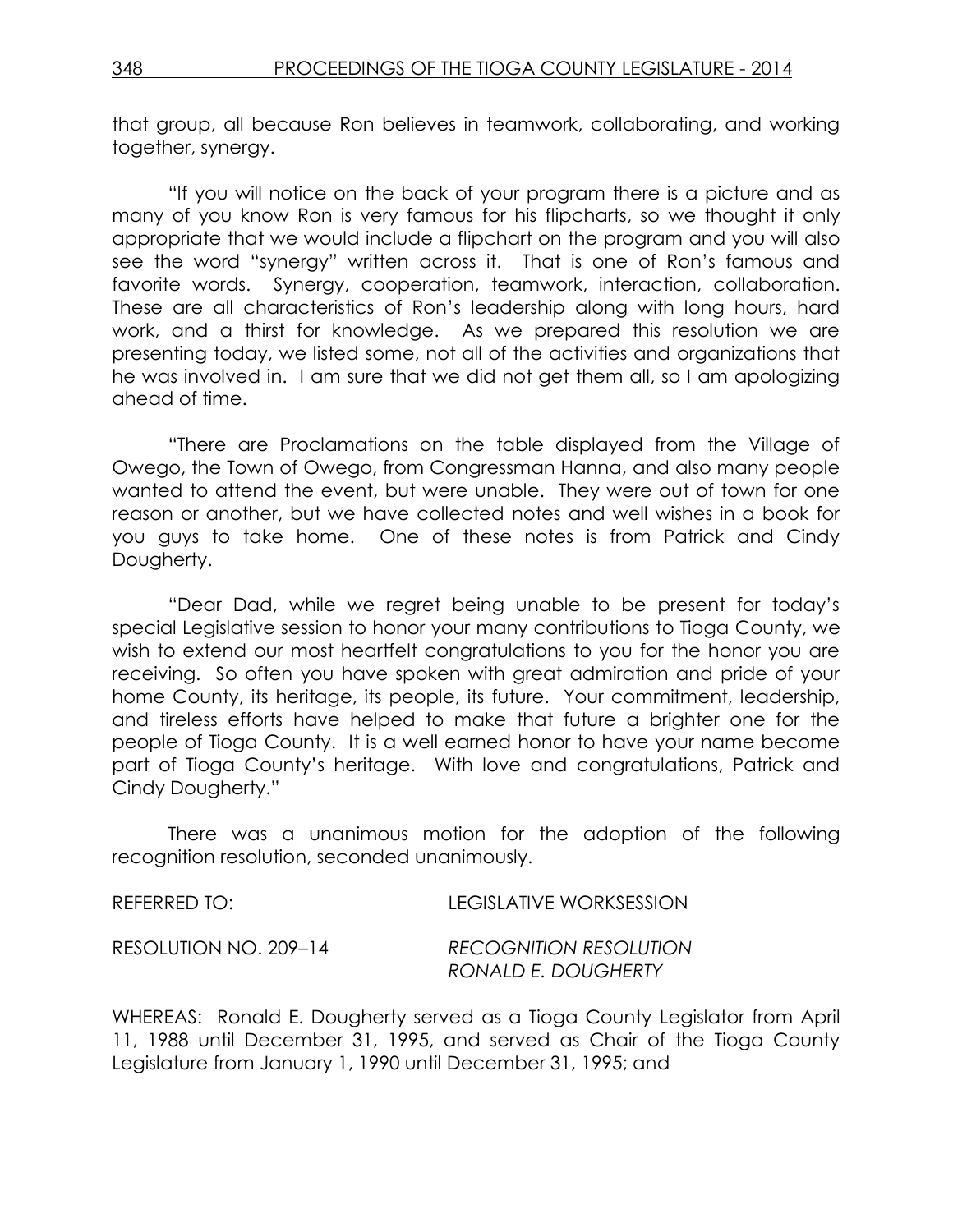WHEREAS: Ron was instrumental in many projects during his tenure as Tioga County Legislator and Legislative Chair, specifically in the creation of the Department of Economic Development and Planning (serving as temporary Director from January 11, 2001 to December 3, 2001), along with the legislature implemented the ½% "Locked Box" Capital Reserve Fund for future needs, creator of the Council of Governments, worked on the team to establish the Consolidated Health Plan in 1992, part of the team that created the Municipal Electric and Gas Alliance (MEGA), along with the legislature established the Tioga County Solid Waste Commission and Recycling Program, partner in establishing the Tioga County Public Safety Complex, Team Leader for the Best Buy Project, initiated state policy for all Soil and Water Districts, and was an original member of the Upper Susquehanna Coalition; and

WHEREAS: Ron was one of the founders of the Tompkins Cortland Community College Foundation serving as Vice President for two years, and was instrumental in the creation of the Lourdes Hospice Foundation serving as President of the Board for two years and participating for many years; School Board Member for 41 years including 8 and 20 years as President at Tioga Central and BOCES respectively; and

WHEREAS: Ron has been a leader, a mentor to many, and a positive influence in Tioga County his entire life, serving on many Boards and Organizations, advising, leading and setting an example for others to follow; such as the Mildred Truman Faulkner Foundation Advisory Committee, Leadership Tioga, Guthrie Health Board of Trustees, New York Rising, Farm Bureau and Tioga State Bank Board of Directors; therefore be it

RESOLVED: That the Tioga County Legislature, on its own behalf, as well as on behalf of the citizens of Tioga County, express sincere gratitude and recognize Ronald E. Dougherty for his years of dedicated service to Tioga County as a Tioga County Legislator, Legislative Chair, and outstanding individual who has made significant contributions to Tioga County; and be it further

RESOLVED: That this resolution be spread upon the minutes of this meeting and a certified copy be presented to Ronald E. Dougherty.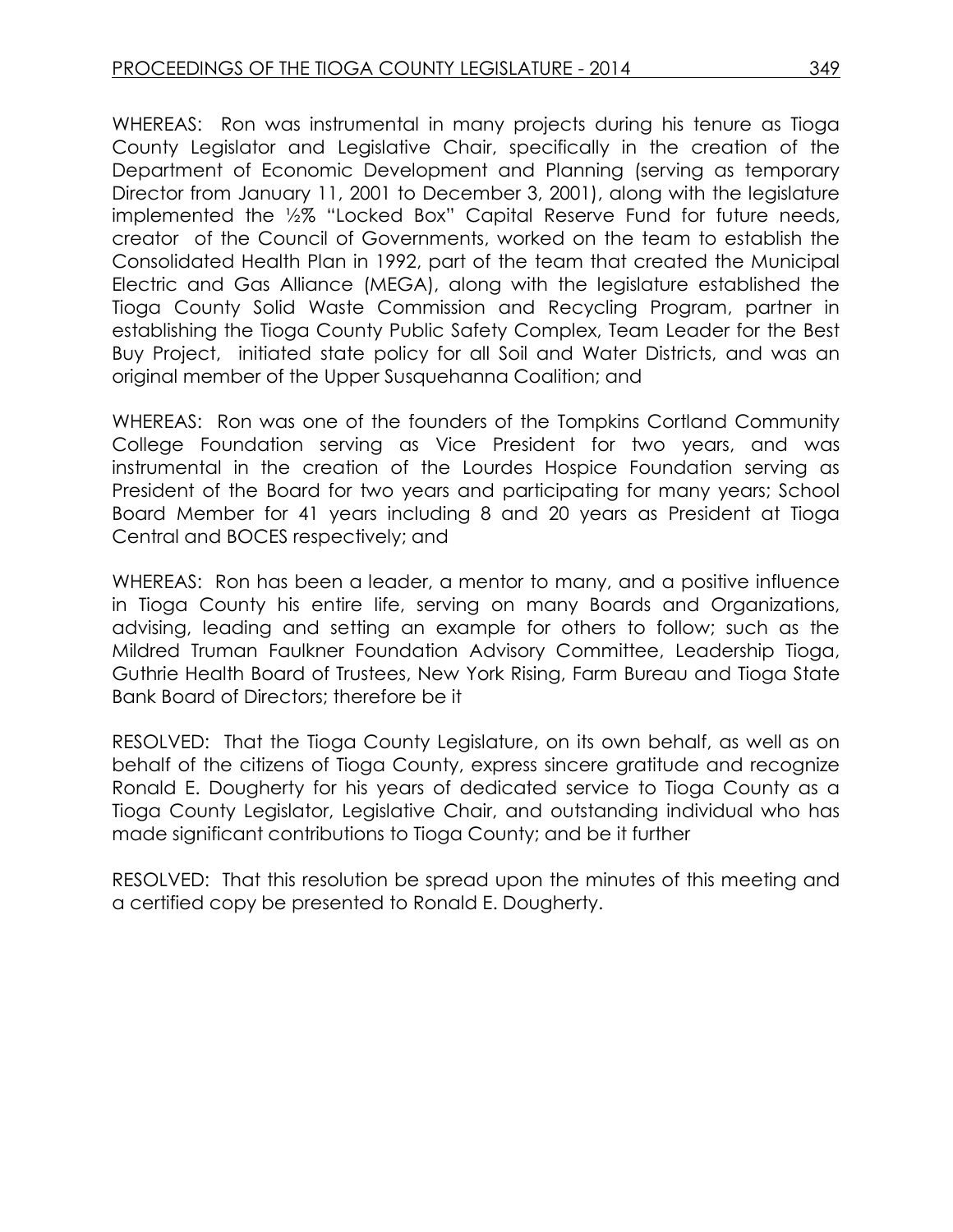ROLL CALL VOTE

Unanimously Yes – Legislators Weston, Case, Hollenbeck, Huttleston, Monell, Sauerbrey, Roberts, Standinger, and Sullivan.

No – None.

Absent – None.

RESOLUTION ADOPTED UNANIMOUSLY.

There was a unanimous motion for the adoption of the following recognition resolution, seconded unanimously.

| REFERRED TO:          | LEGISLATIVE WORKSESSION                                           |
|-----------------------|-------------------------------------------------------------------|
| RESOLUTION NO. 210–14 | RENAMING AND DEDICATION OF<br><b>TIOGA COUNTY OFFICE BUILDING</b> |

WHEREAS: The Tioga County Legislature desires to rename and dedicate the Tioga County Office Building located at 56 Main Street, Owego, New York; and

WHEREAS: Ronald E. Dougherty has been an influential figure in Tioga County for all of his life and has contributed time, effort, and value to Tioga County and its residents; and

WHEREAS: Ronald E. Dougherty served on the Tioga County Legislature from April 11, 1988 through December 31, 1995 and served as Chair of the Tioga County Legislature from January 1, 1990 through December 31, 1995; therefore be it

RESOLVED: That the Tioga County Legislature renames and dedicates the Tioga County Office Building located at 56 Main Street to Ronald E. Dougherty as follows:

Ronald E. Dougherty County Office Building ROLL CALL VOTE Unanimously Yes – Legislators Weston, Case, Hollenbeck, Huttleston, Monell, Sauerbrey, Roberts, Standinger, and Sullivan.

No – None.

Absent – None.

RESOLUTION ADOPTED UNANIMOUSLY.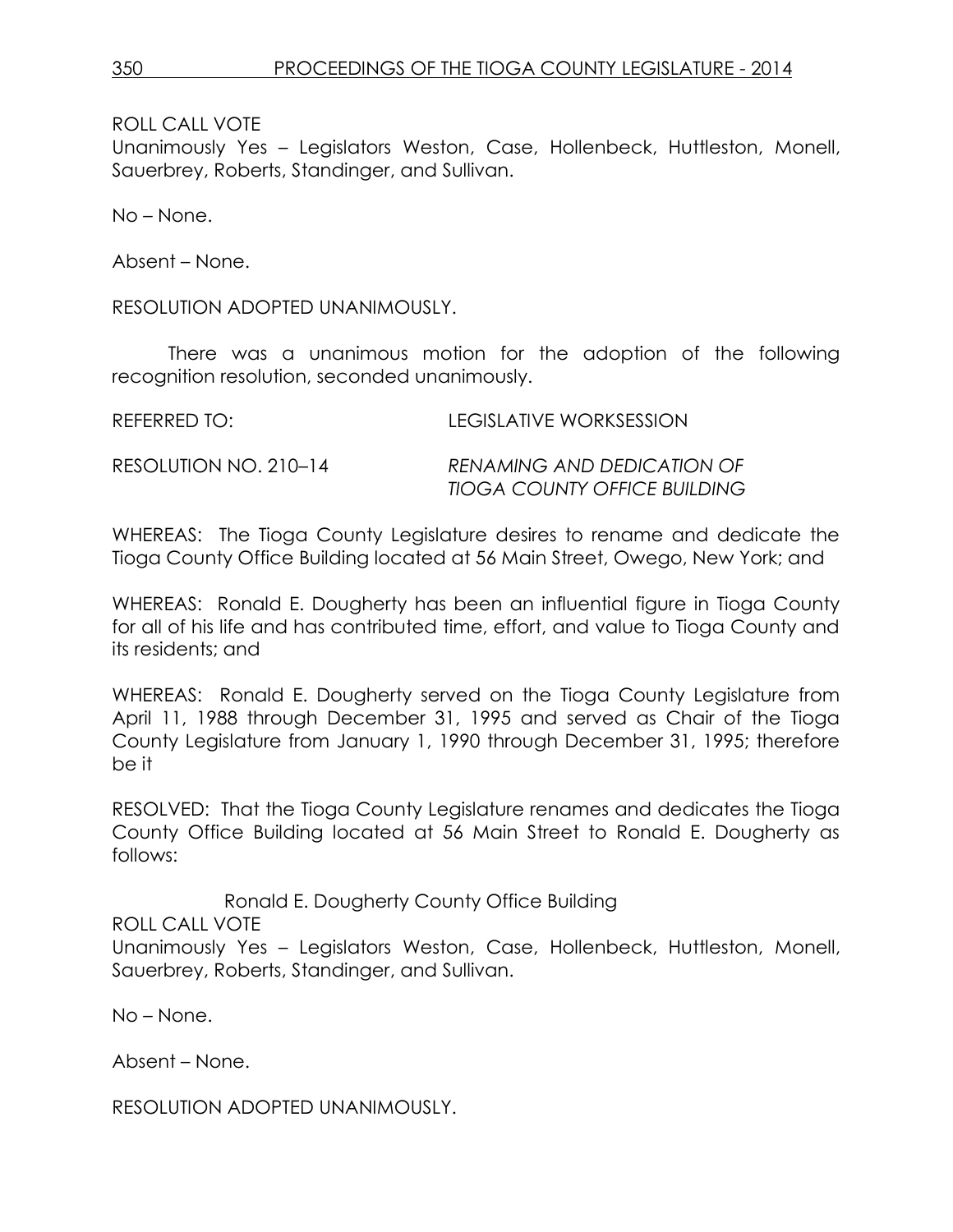Legislative Clerk Maureen Dougherty read and presented the recognition resolution for Ronald E. Dougherty.

Legislative Clerk Dougherty spoke. "Good Evening. I specifically requested to read this recognition resolution for Ron this evening. Marte talked earlier about Ron's passion for flipcharts. He also had a passion for index cards. I can remember Ron taking several index cards, writing all his notes on them, putting them in order, and then putting them in his front shirt pocket. I jotted down my one word thoughts of Ron on some index cards and I would like to read them. Intelligent, empowering, effective, tireless worker, efficient, compassionate, friendly, sensible, determined, goal-oriented, most of all loyal. Lastly, I would like to say thank you to Brenda for standing by her man through these years. She has been the pillar that has helped make Ron who he is today. This is a well deserved recognition for Ron. Congratulations."

Legislator Case read and presented the resolution renaming and dedicating the Tioga County Office Building to Ron.

"The other privilege I have is to unveil the plaque. Of course, knowing Ron we have to have a Segway to go from the resolution to the plaque, that is his other favorite word in case you did not know. I have a quote that I believe reflects why we are here and it is a quote from a 19 Century philosopher by the name of William James who once said "The great use of life is to spend it for something that will outlast it." All you have to do is look around this room and it is clear Ron's impact will transcend all of us."

Bill Woods, former Tioga IDA member, spoke. "It is an honor and a privilege to speak here this evening. Dougherty, that is what your switchboard operator is going to be saying, it is going to be Ronald E. Dougherty and eventually everyone will learn how to spell the name correctly. I was on the IDA when Ron first arrived and he started the Economic Development Department with Glenn Carter as well with Doyle from Tourism. The results of those efforts are self-evident. They were enumerated in the resolution and, in fact, that is going to shorten up what I have to say.

"The repurposing of the Agway Building in Waverly, the School Building in Berkshire, the transition from Loral to Lockheed, these were all things that have happened in the past and continue to have economic impact and viability on our community today. As was mentioned, the Chairman emeritus, Mr. Dougherty, ramrodded, steered, and made certain that the Best Buy project came to fruition. We started off with Lowe's. Glenn did you remember Lowe's? The mock-ups and the scale models, and all the stuff that was going to be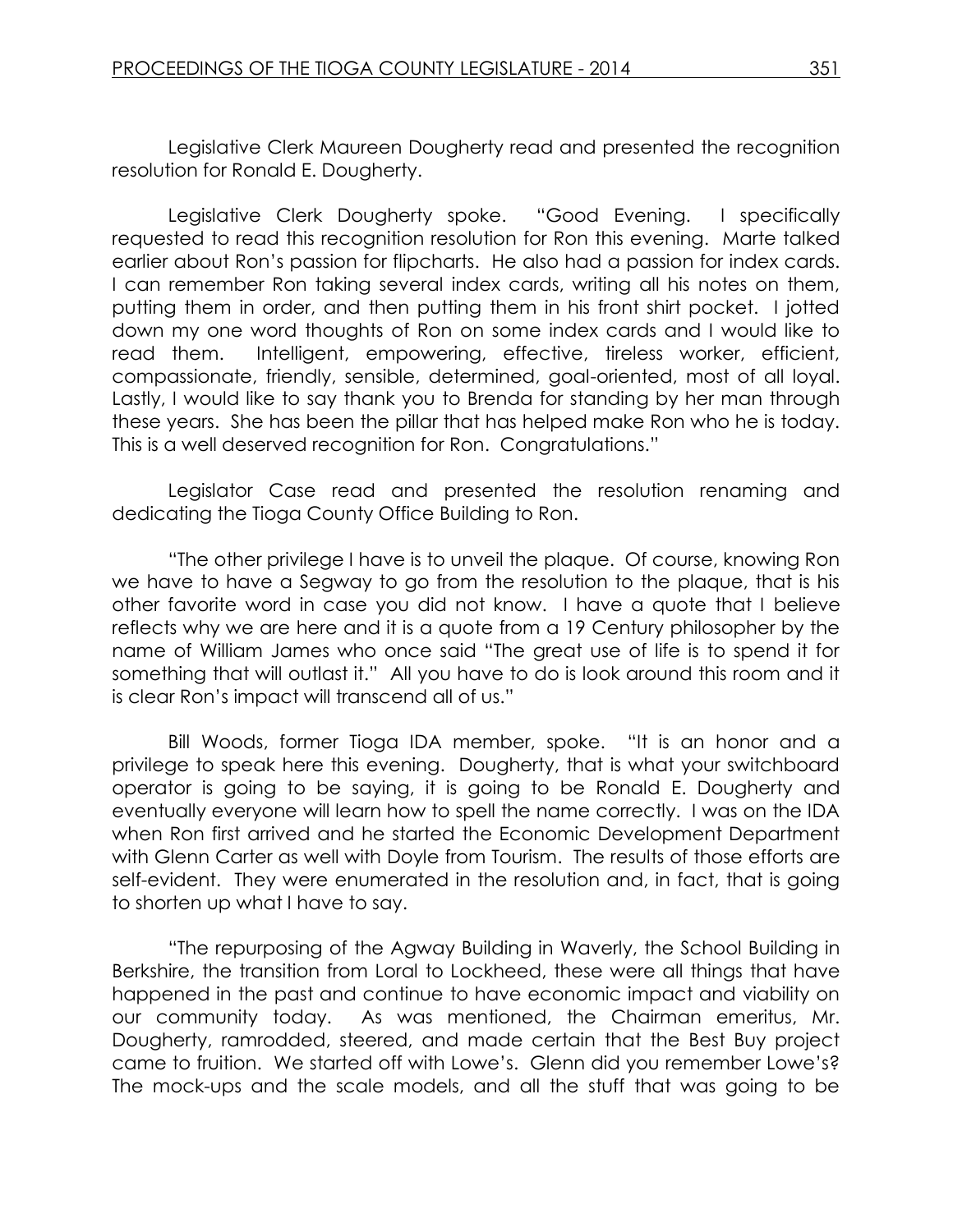where Best Buy is, and that became nonworkable. The key to the success of those programs in my opinion was Ron's effort.

"It was interesting to work with his analytical mind. He seems to think the way a modern artist paints. When you have been involved in one of the bewildering conversations that he would run about synergy and silos. There is a picture of a silo on the flipchart, I am surprised that did not get mentioned because silos were a very important part of his presentation. You would walk away understanding that he had a clear grasp of the problem and further a very clear grasp of the possible solutions to those problems. He knew exactly what they were. He knew exactly the pathway and then when you left you would walk away with the sense that you were smarter than you actually are. He had a way of doing that. After he got done explaining things, you did not understand it really, but you figured wow if he took the time to talk to me like that, I must really know something.

"There is an aura of integrity about the man, which obviously has been lived and not learned, and it is impossible to contrive. When you deal with him closely one on one, he emits an aura of trust and in my opinion that trust represents more than 50% of the battle to good leadership. I used to deliver eggs for my father and there was a store on the north side of Endicott that was one of our regular customers that was run by a first generation immigrant. Billy he said to me, you must learn to look far away and I interpreted that to mean there must be vision for the future. As a poet once said, "old men plant trees whose shade they never will enjoy" and that I think personifies Ron Dougherty. Ron your legacy will be the building, but more importantly I think will be the impact that you have had on so many members of our community. As a representative of that community and personally, I extend my grateful thanks."

Wendy Walsh, Director of Soil & Water Conservation District, spoke. "I will try to do this without choking up and getting really nervous because I tend to do that. I was not around during Ron's time as Legislator, but wow, you have made an impact. It is amazing, I was in high school, but I will get on to tell you what I actually have learned from Ron in the last 14 years that I have worked with him.

"I am the District Manager as Marte said of the Soil & Water Conservation District here in Tioga County and I am honored to have a few minutes tonight to recognize the hard work, expertise, and time that Ron Dougherty has provided to both me and my staff over the 14 years I have been with the District. When initially asked to give this speech I was nervous. I think I might have said no, mainly that is because no matter how many times I do one or how often I do them in my job, I still get nervous. I am just not a fan of public speaking, but after I had some thought and some time to think about that, I realized what was being asked of me and I could not pass up an opportunity to share in this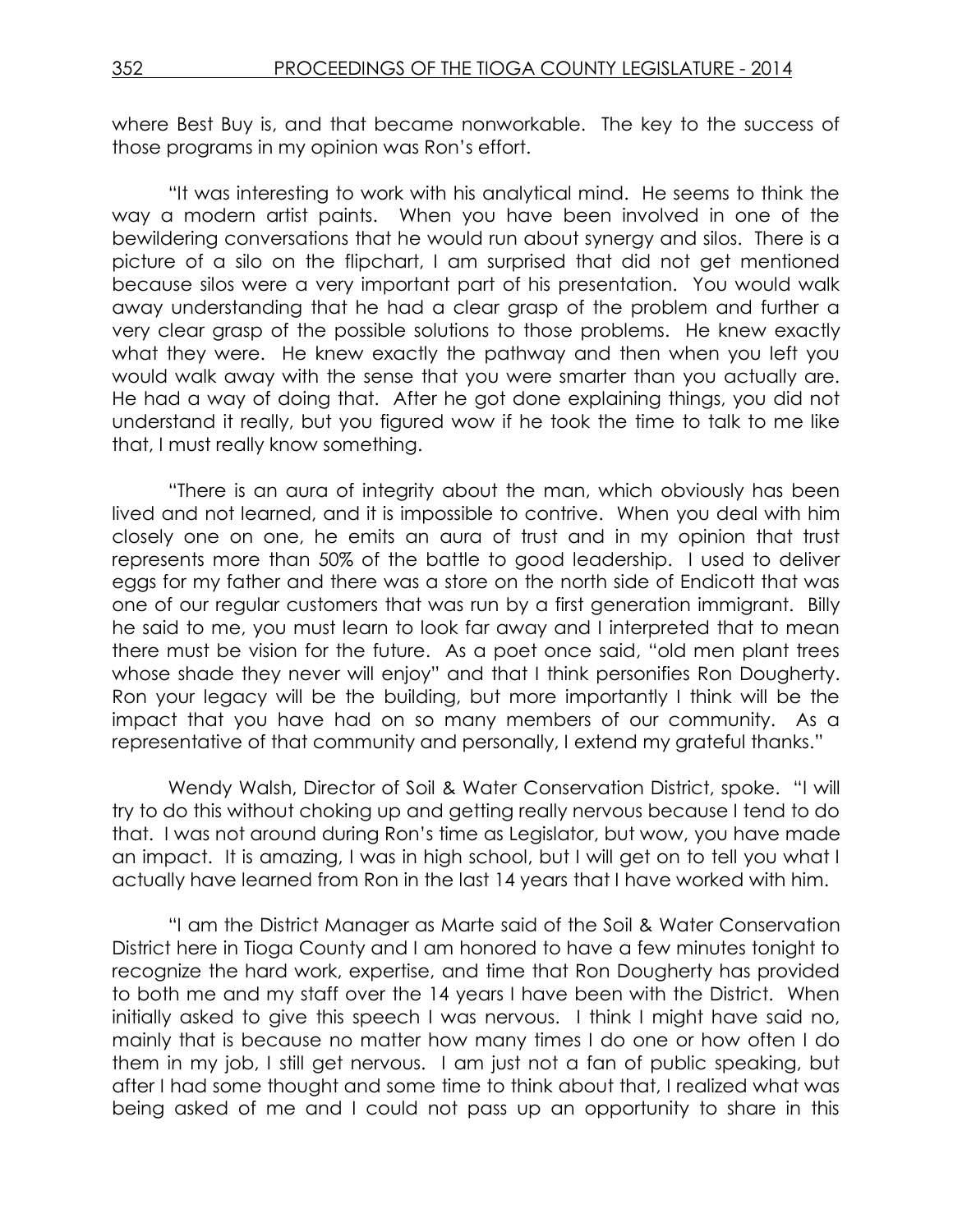special recognition of Ron and to be able to thank Ron for how he has helped me, shape me both professionally and personally over the years, and it has truly meant a lot.

"Ron has been a Soil & Water Conservation District Director for over 15 years and my hopes are that he will continue for many years. Actually my plan is I will not ever let him go, but we will see how that goes. Ron's dedication to conservation in our county's natural resources are not surpassed by many. Ron is always diligent, present, and impactful with his suggestions, thoughts, and direction he provides with the District programming and related work. Ron does not shy away from responsibility, meetings, trainings, or other roles and extends his knowledge and expertise beyond the typical job requirements. Ron truly cares about Tioga County and often reminds me that being in the soil is key to our success and not to forget it. It is often said that when we achieve we usually do so because others have helped. The District's growth and programming and staff are a direct result of Ron's help and guidance.

"Ron is someone who is unselfish with his time and is always willing to listen, offer advice, and provide meaningful insight. I am honored to have been asked and given a few minutes tonight to join in his recognition. Ron is truly one of the good guys. He is a director, a friend, and a mentor, and I am extremely grateful that his path has crossed with mind. Thank you Ron and congratulations."

Legislator Richard Huttleston spoke. "I think Ron Dougherty would be pleased if I did not speak because he shuttered today when he saw me because I am good at roasting people, but not so good at praising. What a ceremony, look at the people, the number of people, and I cannot believe it. I had a County building named after me several years ago and there was no big ceremony like this. I guess when you put your name on a rent-a-john it is a lot different situation.

"I was not in favor of naming this building after you until I discovered a certain factor. Are you aware or maybe you forgot there was a resolution prepared by Tom Emnett, the County Attorney, several years ago and signed by you as Chairman of the Legislature saying that any person that has a County building named after them is responsible for all exterior and interior maintenance at no cost to the County and I hope you have a good lawnmower, weed whacker, snowplow, tool kit, and paintbrush, but anyway.

"One other time when I was discussing the appointment of Ron Dougherty for Chairman with the new Legislature, the person was concerned if he would be a good productive Chairman and I said he would be good and productive, and the person asked how do you know that. Well he has a bunch of kids and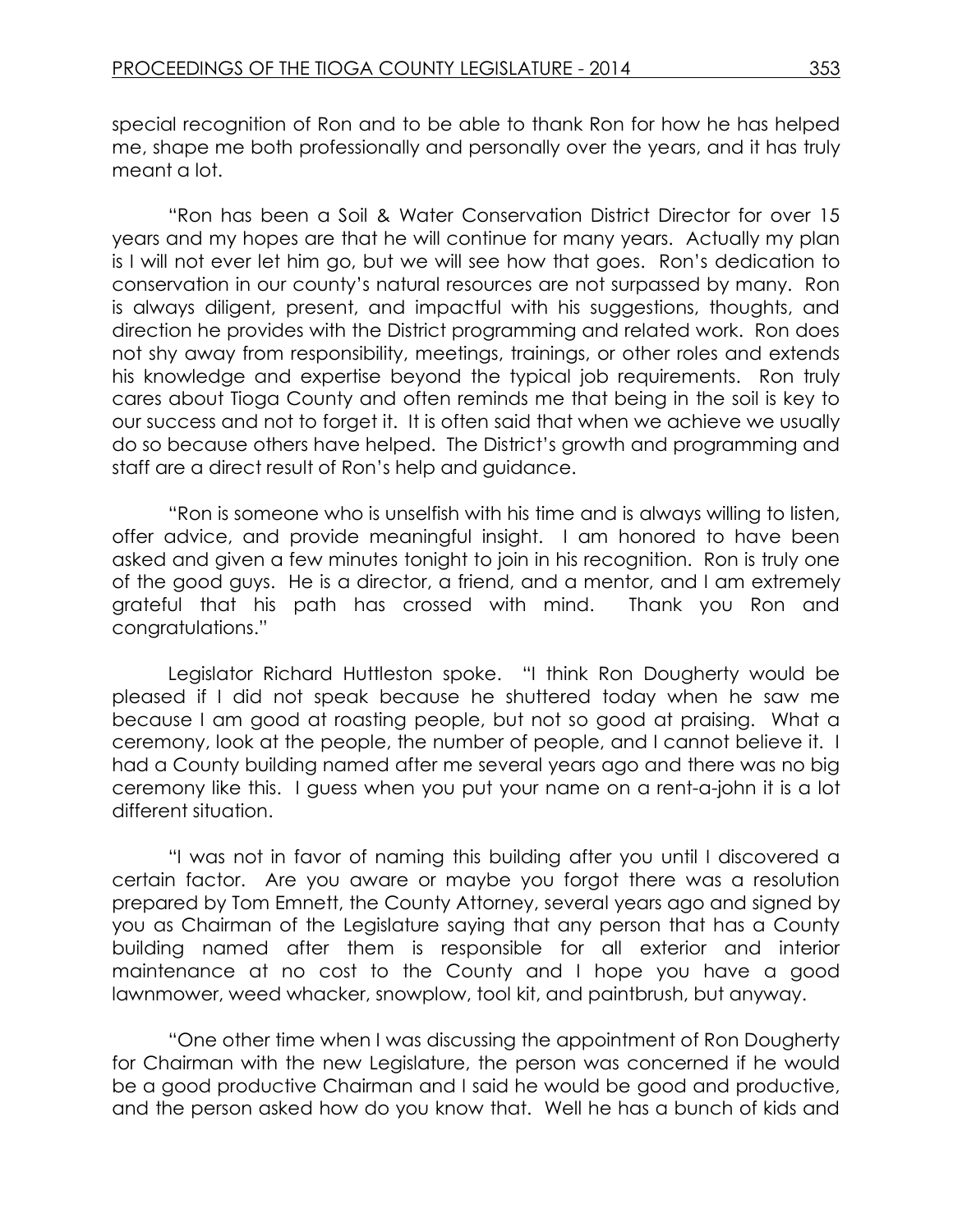enough for his own baseball team, and the person said case closed. A lot of people are good at what they do, but not good people persons, but Ron is good at what he does and a good people person, and everybody loves him. I never heard a person say a bad word about him and he is a great friend and well deserving of this award.

"Now Ron I suppose you are going to want to get up here and say a few words, and I hope you have your famous flipcharts with you because I do not think you can speak or make any sense without them. I hated those flipcharts. Using Ron's flipcharts rather than the modern day IPads and computers was good because after the meeting we could throw his 100 pages of flipcharts in the garbage and nothing was in the archives or recorded, and nobody had any idea what we were doing. Anyway, congratulations, you are well deserving of this."

Senator Thomas Libous spoke. "Let's see if I can clean this up a little bit. Thank you Madam Chairwoman and certainly members of the Legislature, ladies and gentlemen, members of the Dougherty family, and Ron and Brenda. I am going to tell you a couple of stories because you have heard all about his accomplishments, but there are couple of stories that kind of stick with me that I would like to share with you.

"In 1988 when I was running for the Senate for the first time, I did not know too many people in Tioga County and I asked around and they said you should give Ron Dougherty a call, and I said who is Ron Dougherty? They said you should just give him a call. I said well what does he do, well he is on the County Legislature and he knows a lot of people in Tioga County. I said why would he take my call? Just give him a call. I called Ron and he was the most pleasant person on that call and it felt like I knew him all of my life, and we got together and we met. When we sat down and met and he told me how many children he had, how many grandchildren, I am thinking if I can get them to vote for me I can win this County by a landslide. I got more excited as the conversation went on.

"One of the things that he taught me on that very first meeting is something that he reflects on and talks about often, and it was already mentioned. I said Ron how do I make some inroads in Tioga County? He said I have to find you some folks that are in the soil and I said excuse me. He said yea, he said folks that are in the soil, people who understand the roots of the County, they go back generations, they understand why the businesses were built in Owego or in Waverly, or whatever and he says these are folks that are in the soil. I thought I kind of understood what he said when I walked away from that, but it was a great lesson. I have now known Ron since 1988 and when we have conversations he still says to me, he says Tom you have to find those folks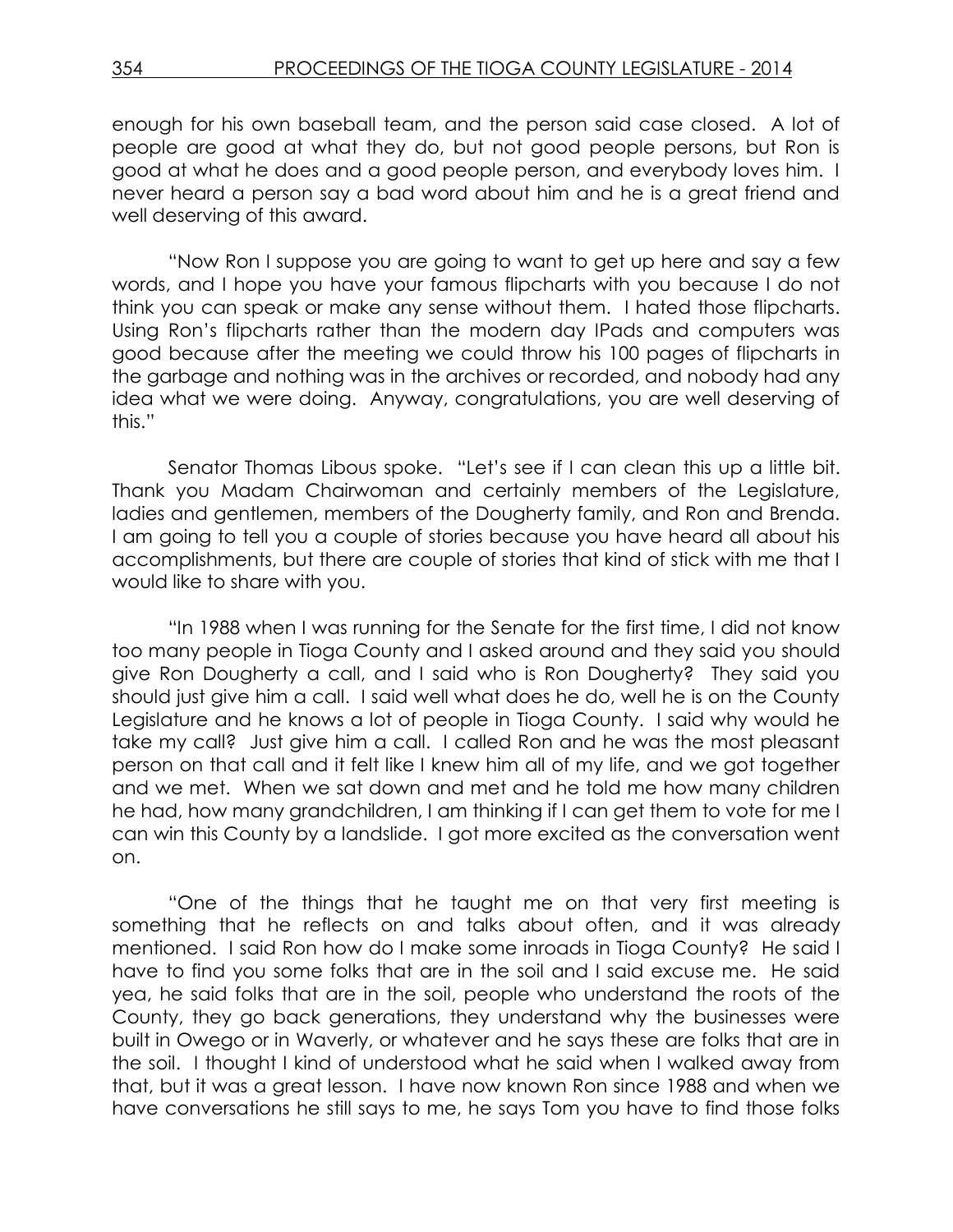that are in the soil and if you think about it, doesn't it make so much sense, doesn't it attribute to his great success and how he has been able to do so many wonderful things here in this County and you know he is also recognized around the State and I am going to get to that in a minute.

"The next story I want to share with you is the Best Buy deal. Ron as was mentioned was the point man, many of you were working on that, and they were very close to closing the deal and Ron says to me if you could be at this next meeting Tom it would be very important, we think we could close this deal up. I said when is the meeting and he told me, and I am like oh boy, I did not have the heart to tell him that was the week of our family vacation, we go to the Jersey Shore the first week in August, been doing it now, did it again this year, for 32 years. I said gee Ron can I call in, is that possible? Yea, sure, not a problem. We had the phone call and I called in, and Ron called me back later and he said you know, he says I think it went really well. He said having you on the phone call was fabulous. He says but every now and then I could of swore I heard the ocean in the background and I had to come clean, I had to tell him where I was and I guess it did not screw up the deal.

"I got elected for the first time and went to Albany, and I can remember the first year, Soil and Water Conservation folks come in and they give me a list, the staff gives me a list with Ron Dougherty's name. Rural schools are coming in to see me, who is coming, here's the list, Ron Dougherty's name. You name it, whatever organization, Ron Dougherty's name was on it and he is to this day so respected around the State by so many people for the work that not only he has done here in Tioga County, but for the work he has done all over this great State as it pertains to our school districts, soil and water, so many different things that he has dedicated his life to. Ron you are truly a remarkable individual and I have become a better person because I know you and because you are part of my life, and Brenda you are a remarkable lady because I am sure there is once or twice where he kind of made you a little mad because he was not home when he should have been, because he was out at a meeting doing what he felt was the right thing to do and left you back with the family, and probably, well we will not go there. Ron I am going to present you with a Senate Proclamation. This is a ceremonial Proclamation. When we go back in January, I am going to have one read into the record of the Senate, one that is official, one that gives you the recognition that you deserve for all of the great things that you have done, but I will present you with the ceremonial one now. Thanks for being a friend."

Ron Dougherty spoke. "I must confess before I even start to talk, I am a little overwhelmed, so bear with me. I will tell you the good news first. When I started out on this, my wife reminded me as so many times in the past, Ron please you have this pension for making easy jobs difficult, please do not do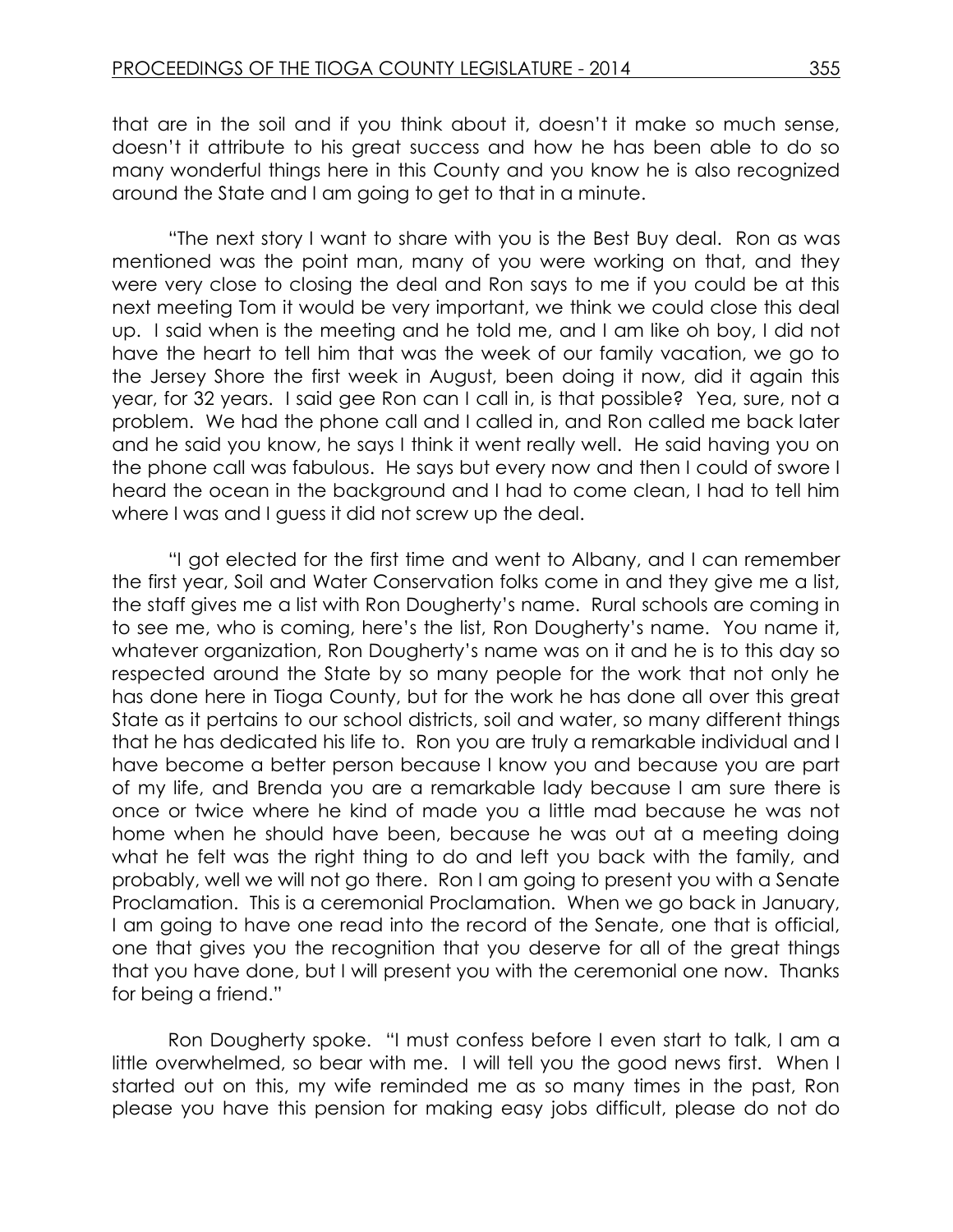that, but it is a disease, I admit it, so I started out with something that long in speech and I got down to this, and right now I am down to this, so bear with me. We are going to have some fun and we are going to have some food and enjoyment.

"Thank each of you for those kind words. Senator Libous, it has been my good fortune to have my public service endeavors parallel yours, that has been helpful believe me. You mention the Best Buy deal. We also at one time, the Best Buy package needed roughly 1 million dollars to do the necessary infrastructure around the roads and so on, and Tom came through with that, the State came through, we appreciate that. The Dental Van, which was a \$600,000 project here, which has provided our community with dental services for the schools, I am sure Tom you were a big player in that and it was important.

"Dick Huttleston, I do not know what to say about Dick. I can only say one thing about Dick, as ambivalent as he might have been here, he was always a loyal person on the Legislature. You knew where he stood and he was not afraid to tell you. I think a lot of that came from his extensive business background and Dick thank you for all your help on the Legislature.

"Bill Woods. Thank you for those kind words. Unfortunately that discussion about vision exposed me somewhat. The reason probably I had that technique is I could not do the actual work and that was the problem, you can have the vision, but you got to have the people do the work. There are a lot of people in this room that made me look good. Glenn Carter was mentioned, Rich Eads is here. There are a number of others. Barbara Blanchard here is on the MEGA program, which is so important in our community. I have been blessed and thank you Bill for your kind words.

"Wendy, well there are two sides Wendy to this story, one of them that I was exposed here again reminds me the reason I was nearly late today was we were in Spencer all day, Wendy and the Soil & Water Board looking at the dams that were put in with some visionary people in the 50s in our County, they have flood control dams and we have to go as a matter of inspection and responsibility to review those and that is where we have been. Again, one of my sons John was there today and if I had known he would have been there, I probably should have taken the day off, but I had someone that I could blame and I probably blamed my wife.

"I appreciate all those comments. I want to say a special thanks to Tioga State Bank, I know they are going to provide some refreshments, I served on the Board a number of years, continue to serve and really do enjoy that, they are a community bank, serve our community well. I understand Darrell Reynolds is going to take care of the coffee for us from Mr. Coffee, I appreciate that.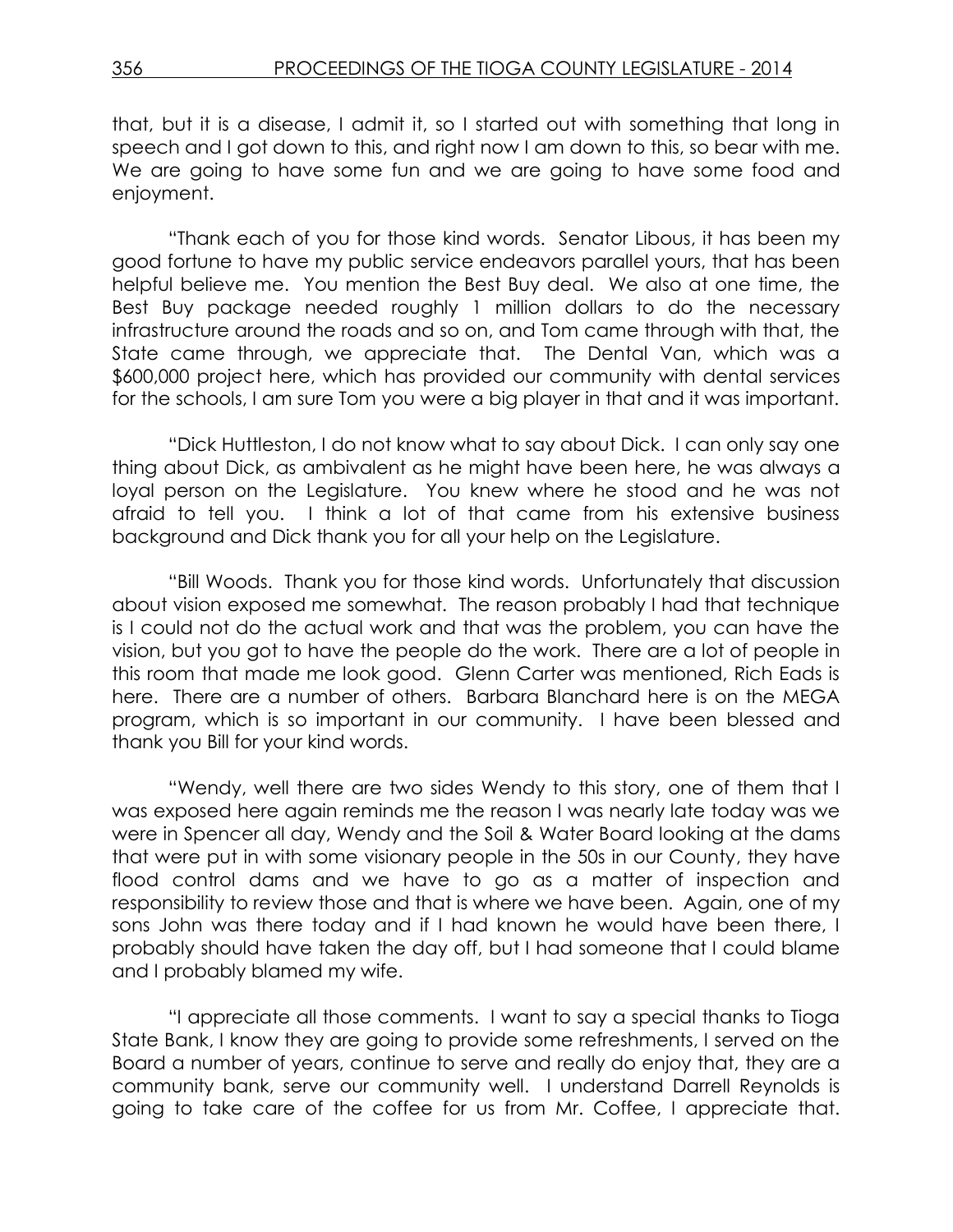Maureen and Cathy thank you for all of your help putting this together. Leeann Tinney, Ken Del Bianco, and there is probably others that have put this together and we really appreciate that.

"Ralph Waldo Emerson once said, "Life is a journey and not a destination". If you really stop and think about it, local communities are a lot like that, but they are a journey in needs and opportunities. They are always there. Every community has a need and an opportunity and I am very glad over the past three decades I have been around to be involved in both needs and opportunities here. It is a real blessing. Whether it is the public safety building that was needed, whether it be working with Glenn in terms of restructuring the Economic Development & Planning operation, whether it is the Solid Waste and Recycling, which we take for granted now, but in the late 1980s believe it or not we had garbage on the streets here. We had some real real problems and if you look at that today and you look at the investment. For example, in Apalachin that the Taylor family and Taylor Recycling put into that, it is really 20 years. You look back on it now and the improvement, we have been blessed. Now that is an example of a public/private partnership that has really been beneficial to our County and could not have done it without their consistency and performance.

"If you look at MEGA, just to mention about MEGA because my friend Barbara Blanchard is here. She has driven all the way from Albany and come down, and I appreciate that. The MEGA concept probably started with the discussion before deregulation. We got involved with the high energy prices and in the mid 90s those prices continued to go up, but then the State made the decision to set the structure up the way it is now where you bid on a portion of the energy price, and it was that time we started having some discussions about what happens if you put these together. I want to stay away from synergy because I will get choked. What happens if you put these together and you start building and put them together this way instead of worrying about well silos you cannot control. Again, I will try to stay away from silos, but we have silos in this County. We have some 3000 residents in the western part of this County who up until just recently, it has been raised in Pennsylvania now, but up until recently they paid about 60% of what we pay. It became very simple that once you went to someplace where at least you could influence a little bit of the price of what you purchase electric for, that is the only portion, there is still the portion of distribution and so on, you could get a lower price. It is merely bundling these things together.

"A great lesson from my BOCES experience, my BOCES friends are here tonight, it is a great lesson when you hook things together horizontally, you are going to get an impact and hopefully if it is a positive thing you are going to get a positive impact. I do appreciate again and I am thankful for having the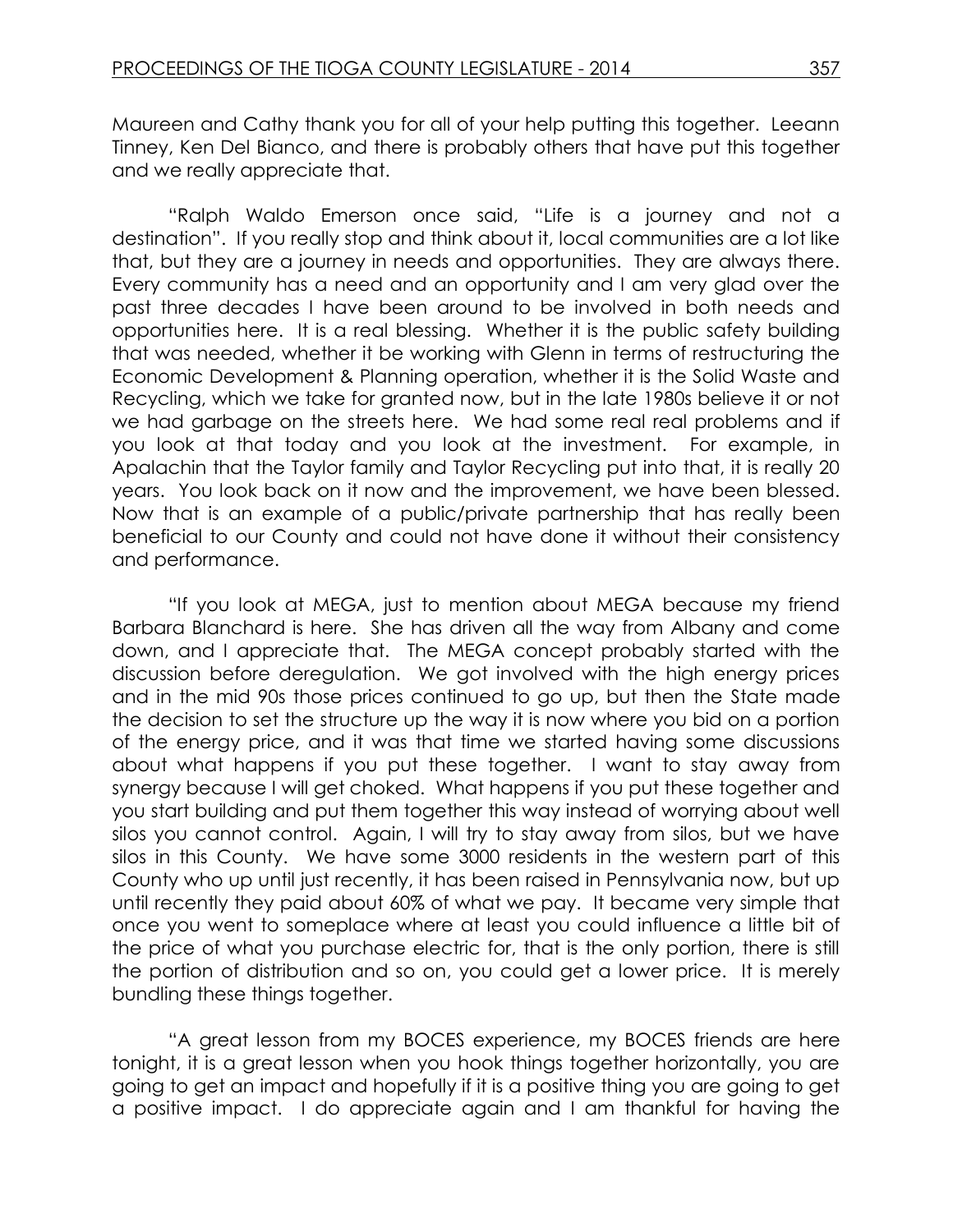energy and the health, and the desire to do these things. Those are three components when you get into my age category that you at least have got to have two out of those three. It is very difficult if you do not.

"During this journey I have been blessed with a very large and supportive family, my wonderful wife and partner of 64 years, Brenda who is the real wind beneath my sails. A little known secret and I am going to expose my wife. For 25 years after we moved to the Village, my wife ran a team of her friends, some from Candor, some from Nichols, and they put on dinners monthly for underprivileged people in the Village and it is not a well publicized story, but it is one that needs to be told and thank you.

"I must confess that when I look back over these 25 years and the work that has been involved, and the 41 years in the school business, and 12 years as a County liaison here with the Tompkins Cortland Foundation, which was a little foundation started in the mid 90s and I think we had 3 million dollars and I think the assets now on that are about 36 million dollars. I have not been on the Board. Jim McFadden is here. How much Jim? 16 million that has grown and that was a wonderful experience, but I quickly realized when I look over all of these areas that I have been involved in, that I quickly realized how blurred and diluted my own contribution becomes, and I really mean that when I say that about Bill's comments, that so many times life runs on two tracks and one has to do with relationships and one has to do with getting the work done. You always have to think about these relationships, one is about relationships and vision, and a few other things, and one is about doing the work. You have to have people to do the work, that they put things together and make them work. I have been blessed in everything that I have done, that did not mean that once in a while I did help with the work, but frankly I have been blessed with being around people that when you put a little vision out there.

"Is Tom Emnett here tonight? No. Tom was our County Attorney at that time and Tom was a great person that could take a one or two word vision or something you looked at and flesh it out to make it into something that would be that second track so you could work at it and get it done. That is important.

"In closing, I would like to again go back to another Emerson quote that I hope will leave you as an inspiration this evening. "To laugh often and much. To win the respect of intelligent people and the affection of children. To earn the appreciation of honest critics and to endure the betrayal of false friends. To appreciate beauty. To find the best in others. To leave the world a bit better whether by a healthy child, a redeemed social condition, and to know that even one life has breathed easier because you lived. This is to succeed." Thank you and I appreciate everyone being here this evening."